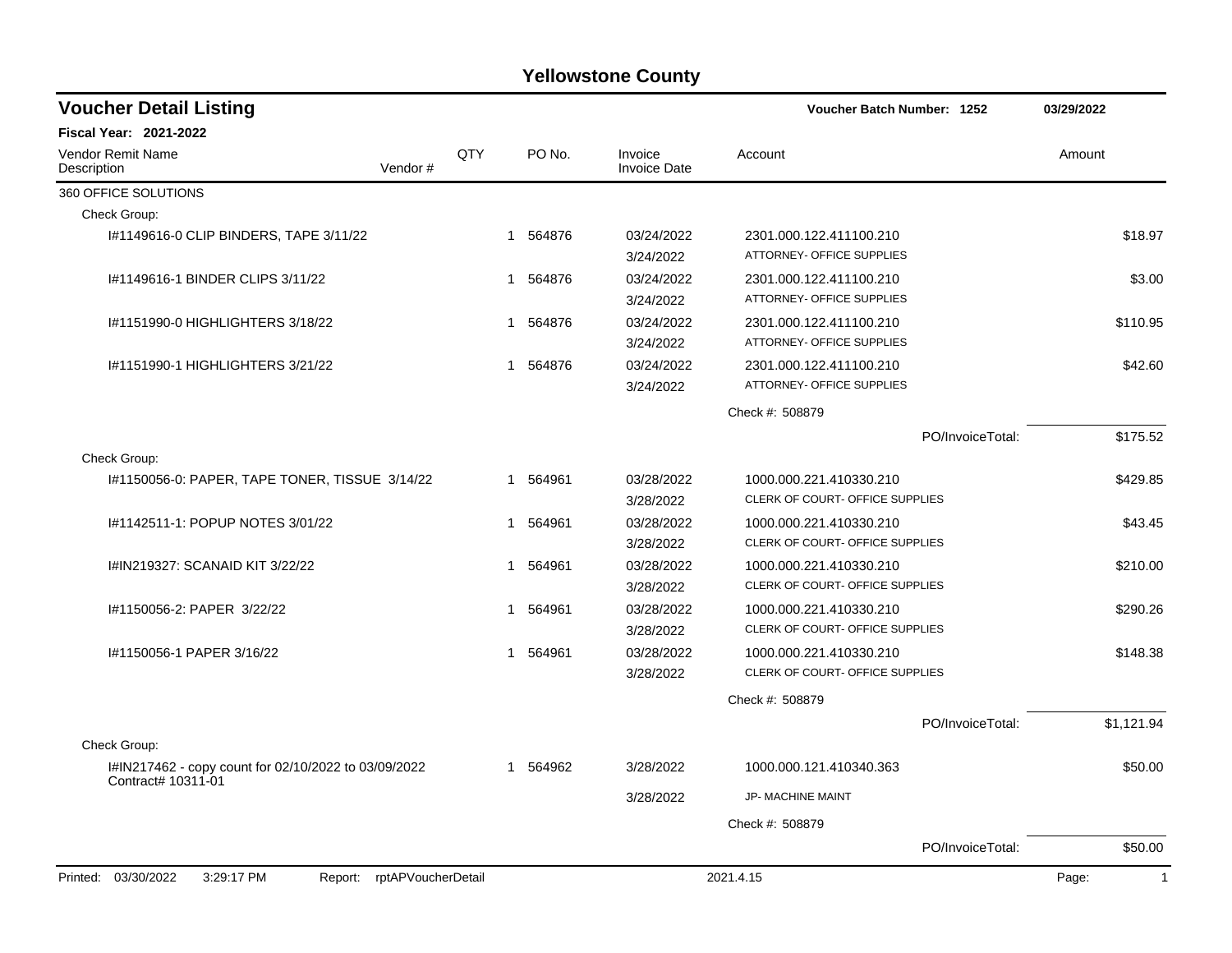| <b>Voucher Detail Listing</b>                                               |     |                        |                                | Voucher Batch Number: 1252                       |                  | 03/29/2022              |
|-----------------------------------------------------------------------------|-----|------------------------|--------------------------------|--------------------------------------------------|------------------|-------------------------|
| <b>Fiscal Year: 2021-2022</b>                                               |     |                        |                                |                                                  |                  |                         |
| Vendor Remit Name<br>Vendor#<br>Description                                 | QTY | PO No.                 | Invoice<br><b>Invoice Date</b> | Account                                          |                  | Amount                  |
| Check Group:                                                                |     |                        |                                |                                                  |                  |                         |
| I#1154163-0 LAM POUCH, BADGE HOLDERS 3/24/22                                |     | 1 564971               | 3/28/2022<br>3/28/2022         | 2140.000.403.431100.210<br>WEED- OFFICE SUPPLIES |                  | \$80.74                 |
| I#1154381-0 TONER 3/25/22                                                   |     | 1 564971               | 3/28/2022<br>3/28/2022         | 2140.000.403.431100.210<br>WEED- OFFICE SUPPLIES |                  | \$217.99                |
|                                                                             |     |                        |                                | Check #: 508879                                  |                  |                         |
|                                                                             |     |                        |                                |                                                  | PO/InvoiceTotal: | \$298.73                |
|                                                                             |     |                        |                                |                                                  | Vendor Total:    | \$1,646.19              |
| ANGEL LIND'S DAIRY INC                                                      |     |                        |                                |                                                  |                  |                         |
| Check Group:<br>I#8013995 A#YOUTHS Dairy 03/25/22                           |     | 564952<br>$\mathbf{1}$ | 03/28/2022                     | 2399.000.235.420250.223                          |                  | \$201.88                |
|                                                                             |     |                        | 3/28/2022                      | YSC-FOOD                                         |                  |                         |
|                                                                             |     |                        |                                | Check #: 508880                                  |                  |                         |
|                                                                             |     |                        |                                |                                                  | PO/InvoiceTotal: | \$201.88                |
|                                                                             |     |                        |                                |                                                  | Vendor Total:    | \$201.88                |
| BENNETT, CHRISTINA                                                          |     |                        |                                |                                                  |                  |                         |
| Check Group:                                                                |     |                        |                                |                                                  |                  |                         |
| 4/18/2022 - 4/21/2022 - COLJ Clerks Conference - Meals<br><b>HELENA, MT</b> |     | 1 564929               | 03/25/2022                     | 1000.000.121.410340.370                          |                  | \$92.00                 |
|                                                                             |     |                        | 3/25/2022                      | <b>JP-TRAVEL</b>                                 |                  |                         |
|                                                                             |     |                        |                                | Check #: 508881                                  |                  |                         |
|                                                                             |     |                        |                                |                                                  | PO/InvoiceTotal: | \$92.00                 |
|                                                                             |     |                        |                                |                                                  | Vendor Total:    | \$92.00                 |
| CENTURYLINK                                                                 |     |                        |                                |                                                  |                  |                         |
| Check Group:<br>A#4062523159286B 3/16/22 YSC                                |     | 1 564963               | 03/28/2022                     | 2399.000.235.420250.345                          |                  | \$25.46                 |
|                                                                             |     |                        | 3/28/2022                      | YSC- TELEPHONE & TECHNOLOGY                      |                  |                         |
|                                                                             |     |                        |                                | Check #: 508882                                  |                  |                         |
|                                                                             |     |                        |                                |                                                  | PO/InvoiceTotal: | \$25.46                 |
|                                                                             |     |                        |                                |                                                  | Vendor Total:    | \$25.46                 |
| Printed: 03/30/2022<br>3:29:17 PM<br>rptAPVoucherDetail<br>Report:          |     |                        |                                | 2021.4.15                                        |                  | Page:<br>$\overline{2}$ |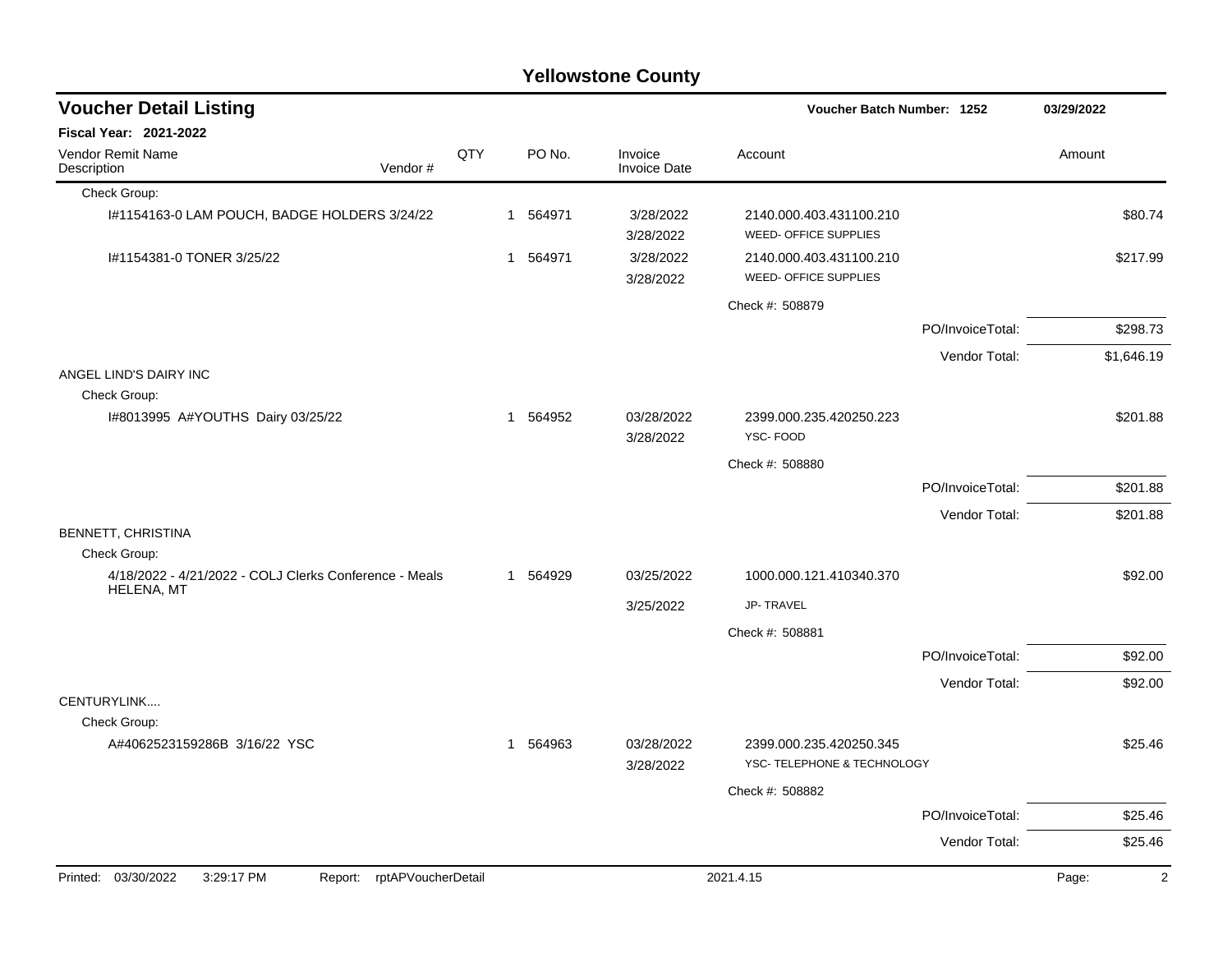| <b>Voucher Detail Listing</b><br>Voucher Batch Number: 1252                 |     |  |          |                                | 03/29/2022                                                |                  |             |
|-----------------------------------------------------------------------------|-----|--|----------|--------------------------------|-----------------------------------------------------------|------------------|-------------|
| <b>Fiscal Year: 2021-2022</b>                                               |     |  |          |                                |                                                           |                  |             |
| <b>Vendor Remit Name</b><br>Vendor#<br>Description                          | QTY |  | PO No.   | Invoice<br><b>Invoice Date</b> | Account                                                   |                  | Amount      |
| CINCLAIR, TAWNYA                                                            |     |  |          |                                |                                                           |                  |             |
| Check Group:                                                                |     |  |          |                                |                                                           |                  |             |
| 4/18/2022 - 4/21/2022 - COLJ Clerks Conference - Meals<br><b>HELENA, MT</b> |     |  | 1 564934 | 03/25/2022                     | 1000.000.121.410340.370                                   |                  | \$92.00     |
|                                                                             |     |  |          | 3/25/2022                      | <b>JP-TRAVEL</b>                                          |                  |             |
|                                                                             |     |  |          |                                | Check #: 508883                                           |                  |             |
|                                                                             |     |  |          |                                |                                                           | PO/InvoiceTotal: | \$92.00     |
|                                                                             |     |  |          |                                |                                                           | Vendor Total:    | \$92.00     |
| CLAUS, MISTY                                                                |     |  |          |                                |                                                           |                  |             |
| Check Group:                                                                |     |  |          |                                |                                                           |                  |             |
| 4/18/2022 - 4/21/2022 - COLJ Clerks Conference - Meals<br><b>HELENA, MT</b> |     |  | 1 564945 | 03/25/2022                     | 1000.000.121.410340.370                                   |                  | \$92.00     |
|                                                                             |     |  |          | 3/25/2022                      | JP-TRAVEL                                                 |                  |             |
|                                                                             |     |  |          |                                | Check #: 508884                                           |                  |             |
|                                                                             |     |  |          |                                |                                                           | PO/InvoiceTotal: | \$92.00     |
|                                                                             |     |  |          |                                |                                                           | Vendor Total:    | \$92.00     |
| CORRECTIONAL HEALTH PARTNERS LLC                                            |     |  |          |                                |                                                           |                  |             |
| Check Group:                                                                |     |  |          |                                |                                                           |                  |             |
| I#2022-01.MH SVCS JAN 22 1/13/22                                            |     |  | 1 564964 | 03/28/2022<br>3/28/2022        | 2272.000.199.440400.399<br>CONTRACTS- JAIL SERVICES       |                  | \$15,120.52 |
|                                                                             |     |  |          |                                | Check #: 508885                                           |                  |             |
|                                                                             |     |  |          |                                |                                                           | PO/InvoiceTotal: | \$15,120.52 |
|                                                                             |     |  |          |                                |                                                           | Vendor Total:    | \$15,120.52 |
| <b>FRSECURE</b>                                                             |     |  |          |                                |                                                           |                  |             |
| Check Group:                                                                |     |  |          |                                |                                                           |                  |             |
| I#FR-12439 FACT PROGRAM 3/23/22                                             |     |  | 1 564965 | 03/28/2022<br>3/28/2022        | 2927.000.124.420401.398<br>ES75 - HOMELAND SECURITY GRANT |                  | \$14,250.00 |
|                                                                             |     |  |          |                                | Check #: 508886                                           |                  |             |
|                                                                             |     |  |          |                                |                                                           | PO/InvoiceTotal: | \$14,250.00 |
|                                                                             |     |  |          |                                |                                                           | Vendor Total:    | \$14,250.00 |
| <b>GLUMBIK, TINA</b>                                                        |     |  |          |                                |                                                           |                  |             |
| Printed: 03/30/2022<br>3:29:17 PM<br>Report: rptAPVoucherDetail             |     |  |          |                                | 2021.4.15                                                 |                  | 3<br>Page:  |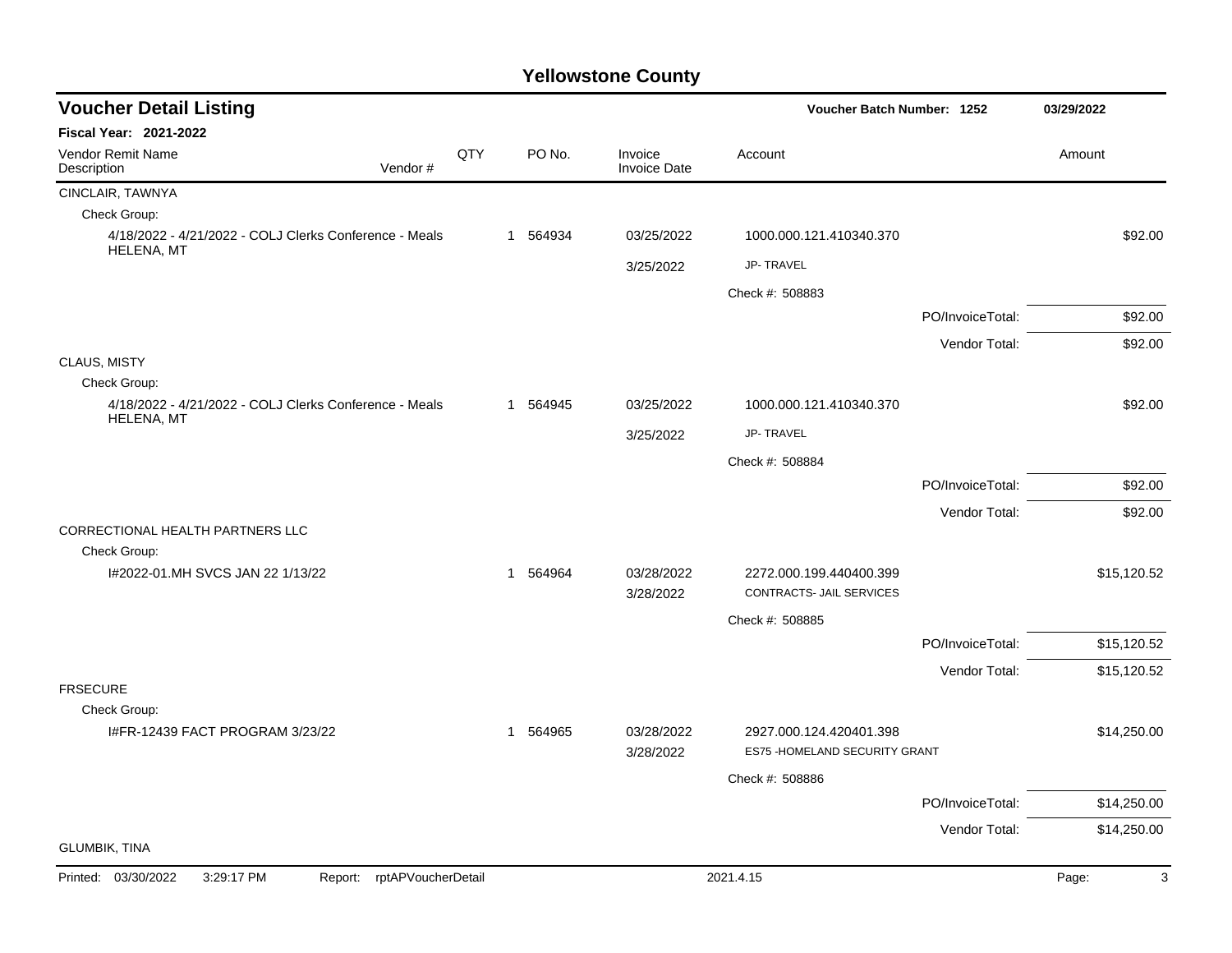| <b>Voucher Detail Listing</b>                                               |     |    |        |                                | Voucher Batch Number: 1252        |                  | 03/29/2022 |  |
|-----------------------------------------------------------------------------|-----|----|--------|--------------------------------|-----------------------------------|------------------|------------|--|
| <b>Fiscal Year: 2021-2022</b>                                               |     |    |        |                                |                                   |                  |            |  |
| Vendor Remit Name<br>Description<br>Vendor#                                 | QTY |    | PO No. | Invoice<br><b>Invoice Date</b> | Account                           |                  | Amount     |  |
| Check Group:                                                                |     |    |        |                                |                                   |                  |            |  |
| 4/18/2022 - 4/21/2022 - COLJ Clerks Conference - Meals<br><b>HELENA, MT</b> |     | 1  | 564938 | 03/25/2022                     | 1000.000.121.410340.370           |                  | \$92.00    |  |
|                                                                             |     |    |        | 3/25/2022                      | JP-TRAVEL                         |                  |            |  |
|                                                                             |     |    |        |                                | Check #: 508887                   |                  |            |  |
|                                                                             |     |    |        |                                |                                   | PO/InvoiceTotal: | \$92.00    |  |
|                                                                             |     |    |        |                                |                                   | Vendor Total:    | \$92.00    |  |
| <b>GRIM, WHITNEY</b>                                                        |     |    |        |                                |                                   |                  |            |  |
| Check Group:                                                                |     | 1  | 564937 | 03/25/2022                     |                                   |                  | \$92.00    |  |
| 4/18/2022 - 4/21/2022 - COLJ Clerks Conference - Meals<br><b>HELENA, MT</b> |     |    |        |                                | 1000.000.121.410340.370           |                  |            |  |
|                                                                             |     |    |        | 3/25/2022                      | JP-TRAVEL                         |                  |            |  |
|                                                                             |     |    |        |                                | Check #: 508888                   |                  |            |  |
|                                                                             |     |    |        |                                |                                   | PO/InvoiceTotal: | \$92.00    |  |
|                                                                             |     |    |        |                                |                                   | Vendor Total:    | \$92.00    |  |
| HC WEST LLC<br>Check Group:                                                 |     |    |        |                                |                                   |                  |            |  |
| 1% St of MT Gross Receipt Tax                                               |     | 1  | 564966 | 03/28/2022                     | 4050.000.599.411200.920           |                  | (\$66.52)  |  |
|                                                                             |     |    |        | 3/28/2022                      | GENERAL- CAPITAL OUTLAY/ BUILDING |                  |            |  |
| I# MTS6220250-1; Pay App#1 Miller Bldg<br>Abatement-Progress payment        |     | 1  | 564966 | 03/28/2022                     | 4050.000.599.411200.920           |                  | \$7,002.00 |  |
|                                                                             |     |    |        | 3/28/2022                      | GENERAL- CAPITAL OUTLAY/ BUILDING |                  |            |  |
| 5% Retainage                                                                |     | 1  | 564966 | 03/28/2022                     | 4050.000.599.411200.920           |                  | (\$350.10) |  |
|                                                                             |     |    |        | 3/28/2022                      | GENERAL- CAPITAL OUTLAY/ BUILDING |                  |            |  |
|                                                                             |     |    |        |                                | Check #: 508889                   |                  |            |  |
|                                                                             |     |    |        |                                |                                   | PO/InvoiceTotal: | \$6,585.38 |  |
|                                                                             |     |    |        |                                |                                   | Vendor Total:    | \$6,585.38 |  |
| <b>HENDRICKS, KELSEY</b>                                                    |     |    |        |                                |                                   |                  |            |  |
| Check Group:                                                                |     |    |        |                                |                                   |                  |            |  |
| Reimbursement State Bar of MT Training Tech Related<br>Liability 3/16/22    |     | -1 | 564877 | 03/24/2022                     | 2301.000.122.411100.380           |                  | \$55.00    |  |
|                                                                             |     |    |        | 3/24/2022                      | ATTORNEY- TRAINING                |                  |            |  |
| Printed: 03/30/2022<br>3:29:17 PM<br>rptAPVoucherDetail<br>Report:          |     |    |        |                                | 2021.4.15                         |                  | Page:<br>4 |  |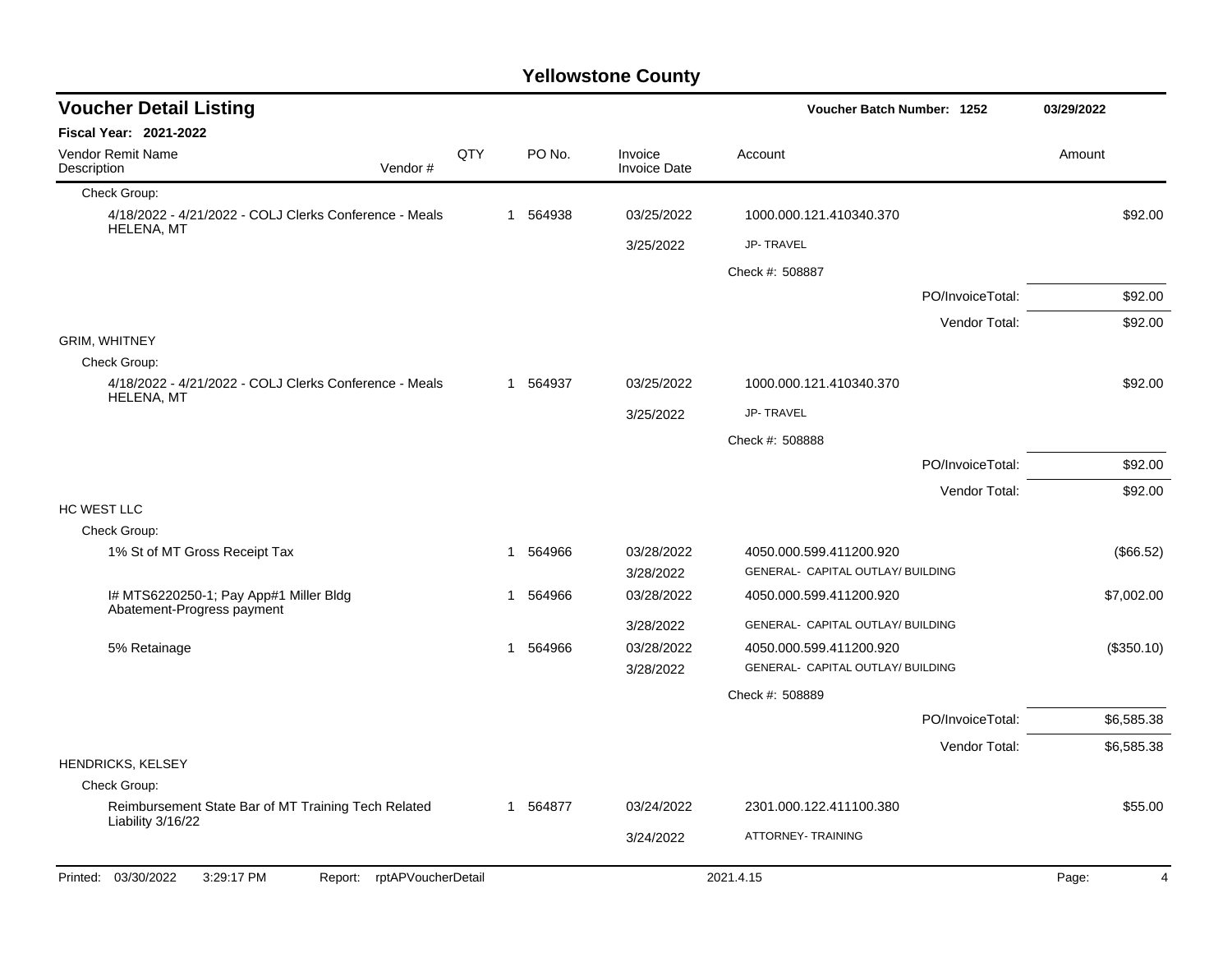| <b>Voucher Detail Listing</b>                                          |     |          |                                | Voucher Batch Number: 1252 |                  | 03/29/2022 |         |
|------------------------------------------------------------------------|-----|----------|--------------------------------|----------------------------|------------------|------------|---------|
| Fiscal Year: 2021-2022                                                 |     |          |                                |                            |                  |            |         |
| Vendor Remit Name<br>Description<br>Vendor#                            | QTY | PO No.   | Invoice<br><b>Invoice Date</b> | Account                    |                  | Amount     |         |
|                                                                        |     |          |                                | Check #: 508890            |                  |            |         |
|                                                                        |     |          |                                |                            | PO/InvoiceTotal: |            | \$55.00 |
|                                                                        |     |          |                                |                            | Vendor Total:    |            | \$55.00 |
| <b>KEEHN, MATTHEW</b>                                                  |     |          |                                |                            |                  |            |         |
| Check Group:<br>4/18/2022 - 4/21/2022 - COLJ Clerks Conference - Meals |     | 1 564948 | 03/25/2022                     | 1000.000.121.410340.370    |                  |            | \$92.00 |
| HELENA, MT                                                             |     |          | 3/25/2022                      | JP-TRAVEL                  |                  |            |         |
|                                                                        |     |          |                                | Check #: 508891            |                  |            |         |
|                                                                        |     |          |                                |                            | PO/InvoiceTotal: |            | \$92.00 |
|                                                                        |     |          |                                |                            | Vendor Total:    |            | \$92.00 |
| <b>KEEHN, NATHANIEL</b>                                                |     |          |                                |                            |                  |            |         |
| Check Group:                                                           |     |          |                                |                            |                  |            |         |
| 4/18/2022 - 4/21/2022 - COLJ Clerks Conference - Meals<br>HELENA, MT   |     | 1 564946 | 03/25/2022                     | 1000.000.121.410340.370    |                  |            | \$92.00 |
|                                                                        |     |          | 3/25/2022                      | <b>JP-TRAVEL</b>           |                  |            |         |
|                                                                        |     |          |                                | Check #: 508892            |                  |            |         |
|                                                                        |     |          |                                |                            | PO/InvoiceTotal: |            | \$92.00 |
|                                                                        |     |          |                                |                            | Vendor Total:    |            | \$92.00 |
| KUNTZ, ELLEN                                                           |     |          |                                |                            |                  |            |         |
| Check Group:<br>4/18/2022 - 4/21/2022 - COLJ Clerks Conference - Meals |     | 1 564947 | 03/25/2022                     | 1000.000.121.410340.370    |                  |            | \$92.00 |
| HELENA, MT                                                             |     |          | 3/25/2022                      | <b>JP-TRAVEL</b>           |                  |            |         |
|                                                                        |     |          |                                | Check #: 508893            |                  |            |         |
|                                                                        |     |          |                                |                            | PO/InvoiceTotal: |            | \$92.00 |
|                                                                        |     |          |                                |                            | Vendor Total:    |            | \$92.00 |
| LANGFORD, KELSEY                                                       |     |          |                                |                            |                  |            |         |
| Check Group:                                                           |     |          |                                |                            |                  |            |         |
| 4/18/2022 - 4/21/2022 - COLJ Clerks Conference - Meals<br>HELENA, MT   |     | 1 564944 | 03/25/2022                     | 1000.000.121.410340.370    |                  |            | \$92.00 |
|                                                                        |     |          | 3/25/2022                      | JP-TRAVEL                  |                  |            |         |
| Printed: 03/30/2022<br>3:29:17 PM<br>Report: rptAPVoucherDetail        |     |          |                                | 2021.4.15                  |                  | Page:      | 5       |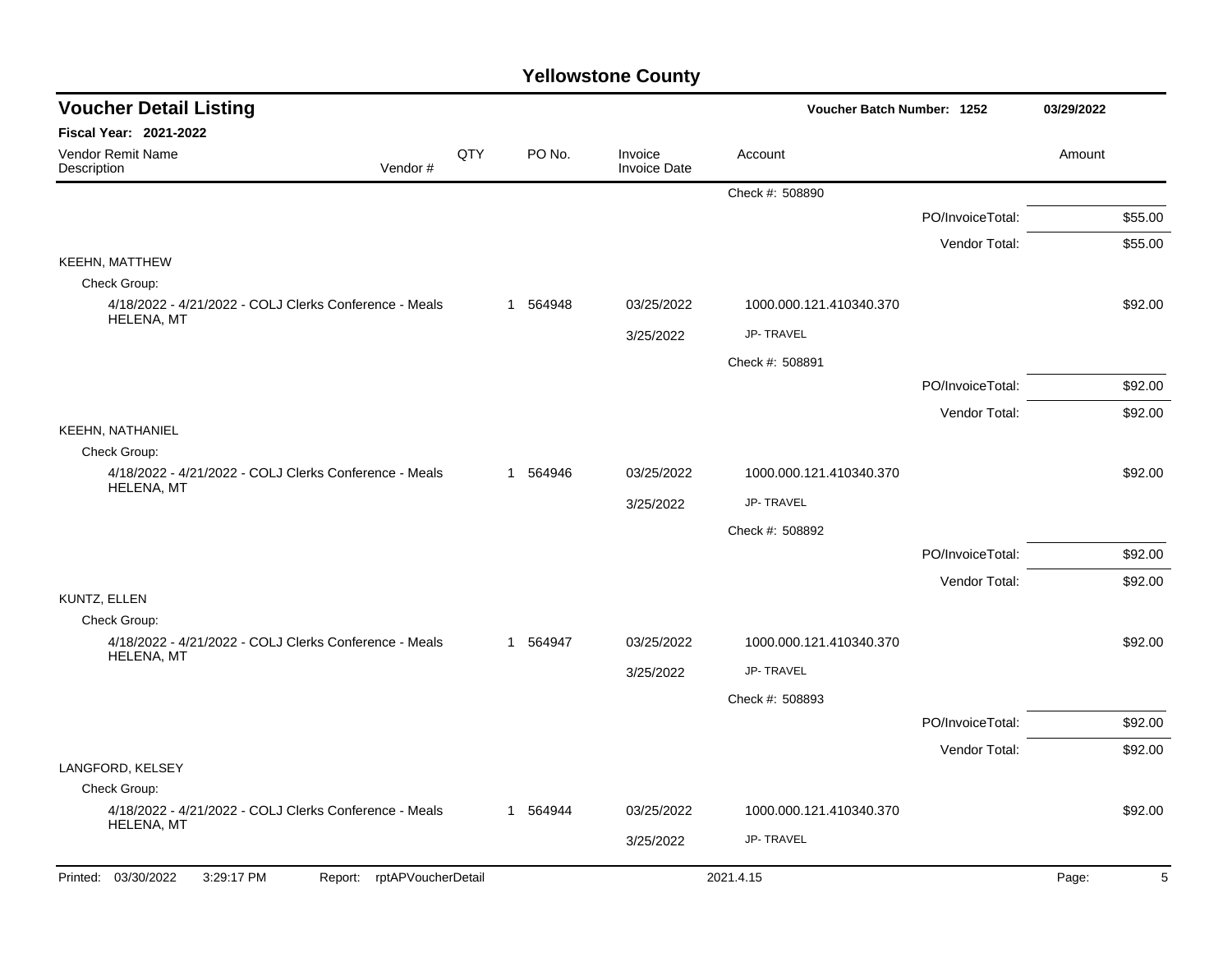| <b>Voucher Detail Listing</b>                                                   |         |     |          |                                | Voucher Batch Number: 1252                          |                  | 03/29/2022 |
|---------------------------------------------------------------------------------|---------|-----|----------|--------------------------------|-----------------------------------------------------|------------------|------------|
| <b>Fiscal Year: 2021-2022</b>                                                   |         |     |          |                                |                                                     |                  |            |
| <b>Vendor Remit Name</b><br>Description                                         | Vendor# | QTY | PO No.   | Invoice<br><b>Invoice Date</b> | Account                                             |                  | Amount     |
|                                                                                 |         |     |          |                                | Check #: 508894                                     |                  |            |
|                                                                                 |         |     |          |                                |                                                     | PO/InvoiceTotal: | \$92.00    |
|                                                                                 |         |     |          |                                |                                                     | Vendor Total:    | \$92.00    |
| <b>MAILING TECHNICAL SERVICES</b>                                               | 044983  |     |          |                                |                                                     |                  |            |
| Check Group:                                                                    |         |     |          |                                |                                                     |                  |            |
| I#126072 POSTAGE 3/7-3/11/22                                                    |         | 1   | 564951   | 03/28/22<br>3/28/2022          | 1000.000.199.411800.311<br>MISC-POSTAGE             |                  | \$2,048.61 |
| I#126267 POSTAGE 3/14-3/18/22                                                   |         | 1   | 564951   | 03/28/22<br>3/28/2022          | 1000.000.199.411800.311<br>MISC-POSTAGE             |                  | \$2,031.11 |
| 1#5788 POSTAGE FOR ELECTION VOTER CARDS                                         |         |     | 1 564951 | 03/28/22<br>3/28/2022          | 1000.000.199.411800.311<br>MISC-POSTAGE             |                  | \$87.08    |
|                                                                                 |         |     |          |                                | Check #: 508895                                     |                  |            |
|                                                                                 |         |     |          |                                |                                                     | PO/InvoiceTotal: | \$4,166.80 |
|                                                                                 |         |     |          |                                |                                                     | Vendor Total:    | \$4,166.80 |
| MASTERCARD J MATTESON                                                           |         |     |          |                                |                                                     |                  |            |
| Check Group: J Matteson                                                         |         |     |          |                                |                                                     |                  |            |
| M/C 00290; Air Purifer Filters- Justice Crt. J.W<br>MASTERCARD<br>P-Card Payee: |         | -1  | 564955   | 03/28/22<br>3/28/2022          | 1000.000.121.410340.210<br>JP- OFFICE SUPPLIES      |                  | \$64.99    |
| M/C 0290; HDMI Cable - BOCC Boardroom                                           |         |     | 1 564955 | 03/28/22                       | 1000.000.199.411800.220                             |                  | \$61.87    |
| MASTERCARD<br>P-Card Payee:                                                     |         |     |          | 3/28/2022                      | MISC- OPERATING SUPPLIES                            |                  |            |
| M/C 0290; GFOA Virtual Training J.J.<br><b>MASTERCARD</b><br>P-Card Payee:      |         | 1   | 564955   | 03/28/22<br>3/28/2022          | 1000.000.111.410510.380<br><b>FINANCE- TRAINING</b> |                  | \$420.00   |
|                                                                                 |         |     |          |                                | Check #: 508913                                     |                  |            |
|                                                                                 |         |     |          |                                |                                                     | PO/InvoiceTotal: | \$546.86   |
|                                                                                 |         |     |          |                                |                                                     | Vendor Total:    | \$546.86   |
| MINE TRAINING BY SCHWARZKOPH                                                    |         |     |          |                                |                                                     |                  |            |
| Check Group:                                                                    |         |     |          |                                |                                                     |                  |            |
| I#030922 MSHA TRAINING 3/9/22 Billings, MT                                      |         | 26  | 564865   | 03/24/22<br>3/24/2022          | 2110.000.401.430200.380<br><b>ROAD-TRAINING</b>     |                  | \$1,560.00 |
|                                                                                 |         |     |          |                                |                                                     |                  |            |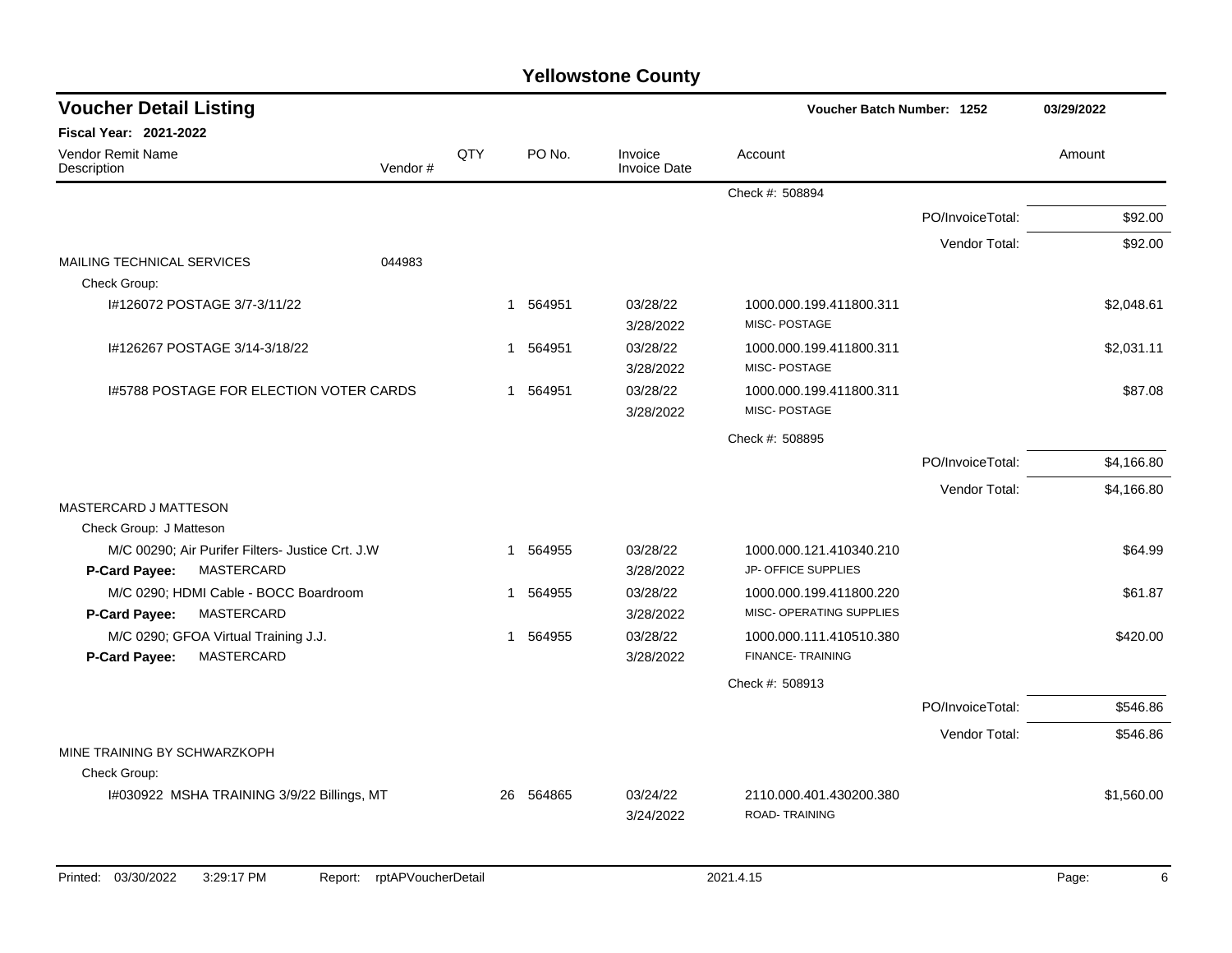| <b>Voucher Detail Listing</b>                |                    |             |          |                                | <b>Voucher Batch Number: 1252</b>                            |                  | 03/29/2022              |
|----------------------------------------------|--------------------|-------------|----------|--------------------------------|--------------------------------------------------------------|------------------|-------------------------|
| <b>Fiscal Year: 2021-2022</b>                |                    |             |          |                                |                                                              |                  |                         |
| <b>Vendor Remit Name</b><br>Description      | Vendor#            | QTY         | PO No.   | Invoice<br><b>Invoice Date</b> | Account                                                      |                  | Amount                  |
| I#030922 MSHA TRAINING 3/9/22 Billings, MT   |                    |             | 3 564865 | 03/24/22<br>3/24/2022          | 2130.000.402.430244.380<br><b>BRIDGE-TRAINING</b>            |                  | \$180.00                |
|                                              |                    |             |          |                                | Check #: 508896                                              |                  |                         |
|                                              |                    |             |          |                                |                                                              | PO/InvoiceTotal: | \$1,740.00              |
|                                              |                    |             |          |                                |                                                              | Vendor Total:    | \$1,740.00              |
| MONTANA DAKOTA UTILITIES<br>Check Group:     | 040762             |             |          |                                |                                                              |                  |                         |
| A#51978010000; 215 N 27TH 3/22/22            |                    |             | 1 564960 | 03/28/2022<br>3/28/2022        | 1000.000.145.411200.344<br><b>FACILITIES- GAS</b>            |                  | \$6,144.93              |
|                                              |                    |             |          |                                | Check #: 508897                                              |                  |                         |
|                                              |                    |             |          |                                |                                                              | PO/InvoiceTotal: | \$6,144.93              |
|                                              |                    |             |          |                                |                                                              | Vendor Total:    | \$6,144.93              |
| NORTHWESTERN ENERGY<br>Check Group:          | 045035             |             |          |                                |                                                              |                  |                         |
| A#0251977-5 217 N 27TH 3/18/22               |                    | $\mathbf 1$ | 564958   | 03/28/2022<br>3/28/2022        | 1000.000.145.411200.341<br>FACILITIES-ELECTRICITY            |                  | \$9,865.68              |
| A#1915135-6 201 N 25th St 3/18/22            |                    | 1           | 564958   | 03/28/2022<br>3/28/2022        | 1000.000.145.411200.341<br>FACILITIES-ELECTRICITY            |                  | \$109.54                |
| A#3916744-0 MILLER BLDG 3/18/22              |                    | -1          | 564958   | 03/28/2022<br>3/28/2022        | 1000.000.145.411200.341<br>FACILITIES-ELECTRICITY            |                  | \$3.787.19              |
| A#0256620-6 EAGLE ROCK 3/22/22               |                    | 1           | 564958   | 03/28/2022<br>3/28/2022        | 2525.000.000.430260.362<br>RSID 523 LIGHTING MAINT & REPAIRS |                  | \$15.95                 |
| A#0256621-4 EAGLE ROCK 3/22/22               |                    | $\mathbf 1$ | 564958   | 03/28/2022<br>3/28/2022        | 2525.000.000.430260.362<br>RSID 523 LIGHTING MAINT & REPAIRS |                  | \$79.79                 |
| A#0256630-5 542 MCCORD 3/22/22               |                    |             | 564958   | 03/28/2022<br>3/28/2022        | 2531.000.000.430260.362<br>RSID 542 LIGHTING MAINT & REPAIRS |                  | \$131.98                |
|                                              |                    |             |          |                                | Check #: 508898                                              |                  |                         |
|                                              |                    |             |          |                                |                                                              | PO/InvoiceTotal: | \$13,990.13             |
|                                              |                    |             |          |                                |                                                              | Vendor Total:    | \$13,990.13             |
| PLANTERIORS, INC                             |                    |             |          |                                |                                                              |                  |                         |
| 3:29:17 PM<br>Printed: 03/30/2022<br>Report: | rptAPVoucherDetail |             |          |                                | 2021.4.15                                                    |                  | $\overline{7}$<br>Page: |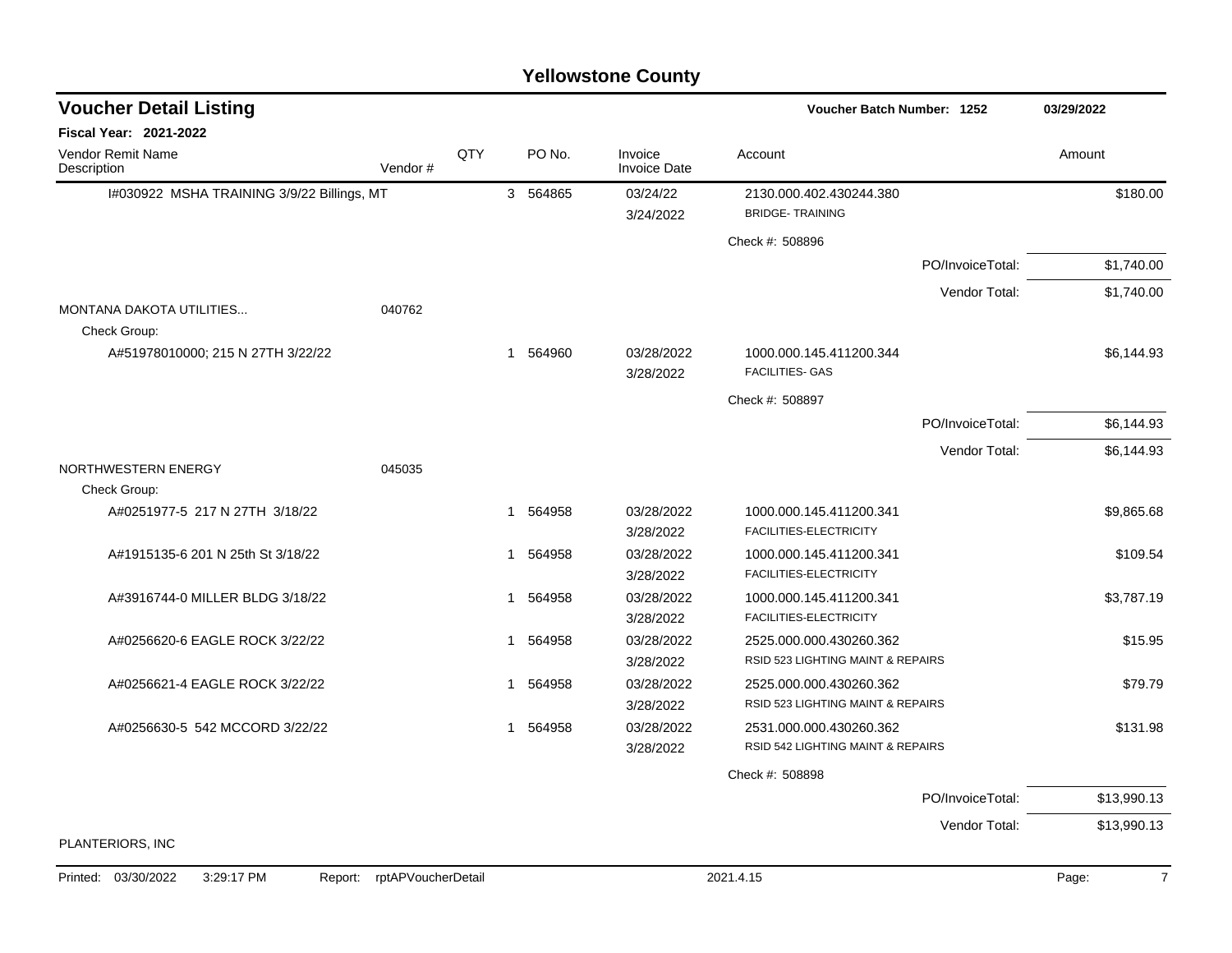| <b>Yellowstone County</b> |  |
|---------------------------|--|
|---------------------------|--|

| <b>Voucher Detail Listing</b>                                                  |                    |     |    |          |                                | Voucher Batch Number: 1252                                    |                  | 03/29/2022   |
|--------------------------------------------------------------------------------|--------------------|-----|----|----------|--------------------------------|---------------------------------------------------------------|------------------|--------------|
| <b>Fiscal Year: 2021-2022</b>                                                  |                    |     |    |          |                                |                                                               |                  |              |
| <b>Vendor Remit Name</b><br>Description                                        | Vendor#            | QTY |    | PO No.   | Invoice<br><b>Invoice Date</b> | Account                                                       |                  | Amount       |
| Check Group:                                                                   |                    |     |    |          |                                |                                                               |                  |              |
| I#5658; Miller Bldg Plant Care March 2022                                      |                    |     |    | 1 564954 | 03/28/22<br>3/28/2022          | 1000.000.145.411200.360<br>FACILITIES- REPAIR & MAINT SERVICE |                  | \$65.00      |
|                                                                                |                    |     |    |          |                                | Check #: 508899                                               |                  |              |
|                                                                                |                    |     |    |          |                                |                                                               | PO/InvoiceTotal: | \$65.00      |
|                                                                                |                    |     |    |          |                                |                                                               | Vendor Total:    | \$65.00      |
| PUBLIC UTILITIES<br>Check Group:                                               | 005150             |     |    |          |                                |                                                               |                  |              |
| A#129440 3165 King Ave E 3/24/22                                               |                    |     |    | 1 564956 | 03/28/2022<br>3/28/2022        | 2300.000.146.411200.342<br>FACILITIES JAIL- WATER/LANDFILL    |                  | \$10,316.69  |
| A#254664 3165 King Ave E 3/24/22                                               |                    |     | 1  | 564956   | 03/28/2022<br>3/28/2022        | 2300.000.146.411200.342<br>FACILITIES JAIL- WATER/LANDFILL    |                  | \$879.62     |
|                                                                                |                    |     |    |          |                                | Check #: 508900                                               |                  |              |
|                                                                                |                    |     |    |          |                                |                                                               | PO/InvoiceTotal: | \$11,196.31  |
|                                                                                |                    |     |    |          |                                |                                                               | Vendor Total:    | \$11,196.31  |
| <b>SAFETECH INC</b>                                                            | 040446             |     |    |          |                                |                                                               |                  |              |
| Check Group:                                                                   |                    |     |    |          |                                |                                                               |                  |              |
| I#10297; Miller Bldg 2nd & 3rd Floor Abatement & Demo;<br>Pay App#1- DEMO      |                    |     |    | 1 564904 | 03/25/2022                     | 4050.000.599.411200.920                                       |                  | \$47,100.00  |
|                                                                                |                    |     |    |          | 3/25/2022                      | GENERAL- CAPITAL OUTLAY/ BUILDING                             |                  |              |
| I#10297; Miller Bldg 2nd & 3rd Floor Abatement & Demo;<br>Pay App#1- ABATEMENT |                    |     |    | 1 564904 | 03/25/2022                     | 4050.000.599.411200.920                                       |                  | \$105,116.00 |
|                                                                                |                    |     |    |          | 3/25/2022                      | GENERAL- CAPITAL OUTLAY/ BUILDING                             |                  |              |
| I#10297; 5% Witholding                                                         |                    |     | -1 | 564904   | 03/25/2022                     | 4050.000.599.411200.920                                       |                  | (\$7,610.80) |
|                                                                                |                    |     |    |          | 3/25/2022                      | GENERAL- CAPITAL OUTLAY/ BUILDING                             |                  |              |
| I#10297; 1% MT GRT -Miller Bldg 2nd & 3rd Floor<br>Abatement & Demo;           |                    |     | -1 | 564904   | 03/25/2022                     | 4050.000.599.411200.920                                       |                  | (\$1,446.05) |
|                                                                                |                    |     |    |          | 3/25/2022                      | GENERAL- CAPITAL OUTLAY/ BUILDING                             |                  |              |
|                                                                                |                    |     |    |          |                                | Check #: 508901                                               |                  |              |
|                                                                                |                    |     |    |          |                                |                                                               | PO/InvoiceTotal: | \$143,159.15 |
|                                                                                |                    |     |    |          |                                |                                                               | Vendor Total:    | \$143,159.15 |
| ST OF MT MISC TAX DIV                                                          | 011099             |     |    |          |                                |                                                               |                  |              |
| Printed: 03/30/2022<br>3:29:17 PM<br>Report:                                   | rptAPVoucherDetail |     |    |          |                                | 2021.4.15                                                     |                  | 8<br>Page:   |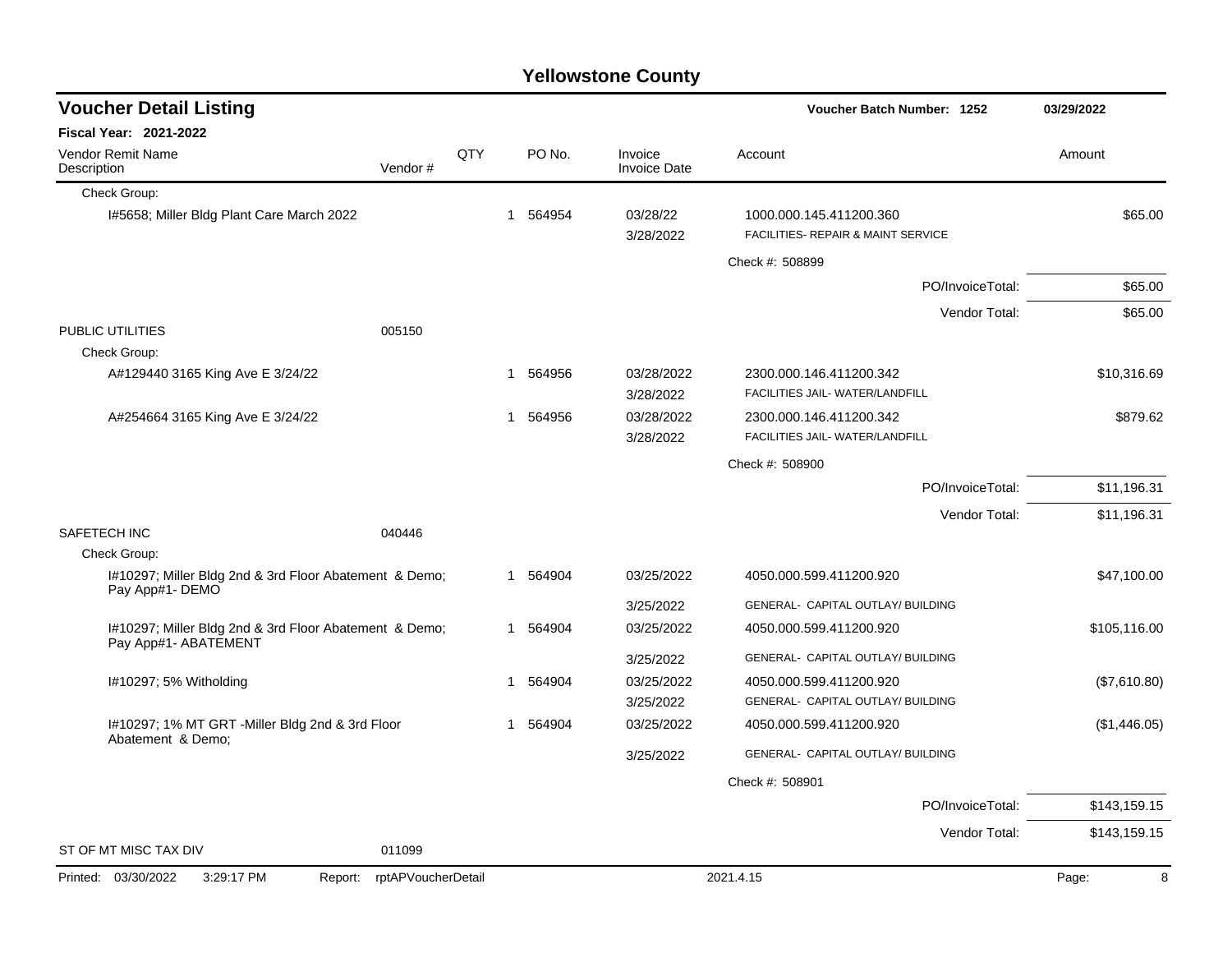| <b>Voucher Detail Listing</b>                                                               | Voucher Batch Number: 1252 |     | 03/29/2022 |          |                                |                                                            |                  |            |
|---------------------------------------------------------------------------------------------|----------------------------|-----|------------|----------|--------------------------------|------------------------------------------------------------|------------------|------------|
| <b>Fiscal Year: 2021-2022</b>                                                               |                            |     |            |          |                                |                                                            |                  |            |
| <b>Vendor Remit Name</b><br>Description                                                     | Vendor#                    | QTY |            | PO No.   | Invoice<br><b>Invoice Date</b> | Account                                                    |                  | Amount     |
| Check Group: 1                                                                              |                            |     |            |          |                                |                                                            |                  |            |
| 1% St of MT Gross Receipt Tax - SAFETECH; Miller<br>Building Abatement & Interior Demo      |                            |     |            | 1 564901 | 3/28/2022                      | 4050.000.599.411200.920                                    |                  | \$1,446.05 |
|                                                                                             |                            |     |            |          | 3/28/2022                      | GENERAL- CAPITAL OUTLAY/ BUILDING                          |                  |            |
|                                                                                             |                            |     |            |          |                                | Check #: 508902                                            |                  |            |
|                                                                                             |                            |     |            |          |                                |                                                            | PO/InvoiceTotal: | \$1,446.05 |
| Check Group: HCW                                                                            |                            |     |            |          |                                |                                                            |                  |            |
| 1% - St of MT Gross Receipt Tax - HC West dba A&D Fire,<br>Miller Building Abatement & Demo |                            |     |            | 1 564957 | 03/28/2022                     | 4050.000.599.411200.920                                    |                  | \$66.52    |
|                                                                                             |                            |     |            |          | 3/28/2022                      | GENERAL- CAPITAL OUTLAY/ BUILDING                          |                  |            |
|                                                                                             |                            |     |            |          |                                | Check #: 508903                                            |                  |            |
|                                                                                             |                            |     |            |          |                                |                                                            | PO/InvoiceTotal: | \$66.52    |
|                                                                                             |                            |     |            |          |                                |                                                            | Vendor Total:    | \$1,512.57 |
| STERLING COMPUTERS CORPORATION                                                              |                            |     |            |          |                                |                                                            |                  |            |
| Check Group:                                                                                |                            |     |            |          |                                |                                                            |                  |            |
| I# 0118976; Dell Latitude 3520 XCTO Laptop 3/8/22                                           |                            |     | 3          | 564967   | 3/28/2022<br>3/28/2022         | 5811.000.551.460442.220<br>ADMIN- OPERATING SUPPLIES       |                  | \$4,584.00 |
|                                                                                             |                            |     |            |          |                                | Check #: 508904                                            |                  |            |
|                                                                                             |                            |     |            |          |                                |                                                            | PO/InvoiceTotal: | \$4,584.00 |
| Check Group:                                                                                |                            |     |            |          |                                |                                                            |                  |            |
| I# 0118911; Data Racks - ARPA - Metra L.E.D. Signage                                        |                            |     |            | 2 564968 | 03/28/2022<br>3/28/2022        | 2260.000.199.440150.398<br>ARPA-VARIABLE CONTRACT SERVICES |                  | \$2,379.00 |
|                                                                                             |                            |     |            |          |                                | Check #: 508904                                            |                  |            |
|                                                                                             |                            |     |            |          |                                |                                                            | PO/InvoiceTotal: | \$2,379.00 |
|                                                                                             |                            |     |            |          |                                |                                                            | Vendor Total:    | \$6,963.00 |
| <b>TRITECH SOFTWARE SYSTEMS</b>                                                             |                            |     |            |          |                                |                                                            |                  |            |
| Check Group:                                                                                |                            |     |            |          |                                |                                                            |                  |            |
| I#318403; Insight dispatch annual maint. 7/1/21-6/30/22<br>C#Q-43422                        |                            |     |            | 1 564940 | 03/28/22                       | 2300.000.132.420150.368                                    |                  | \$1,365.00 |
|                                                                                             |                            |     |            |          | 3/28/2022                      | PATROL- SOFTWARE/HARDWARE MAINT                            |                  |            |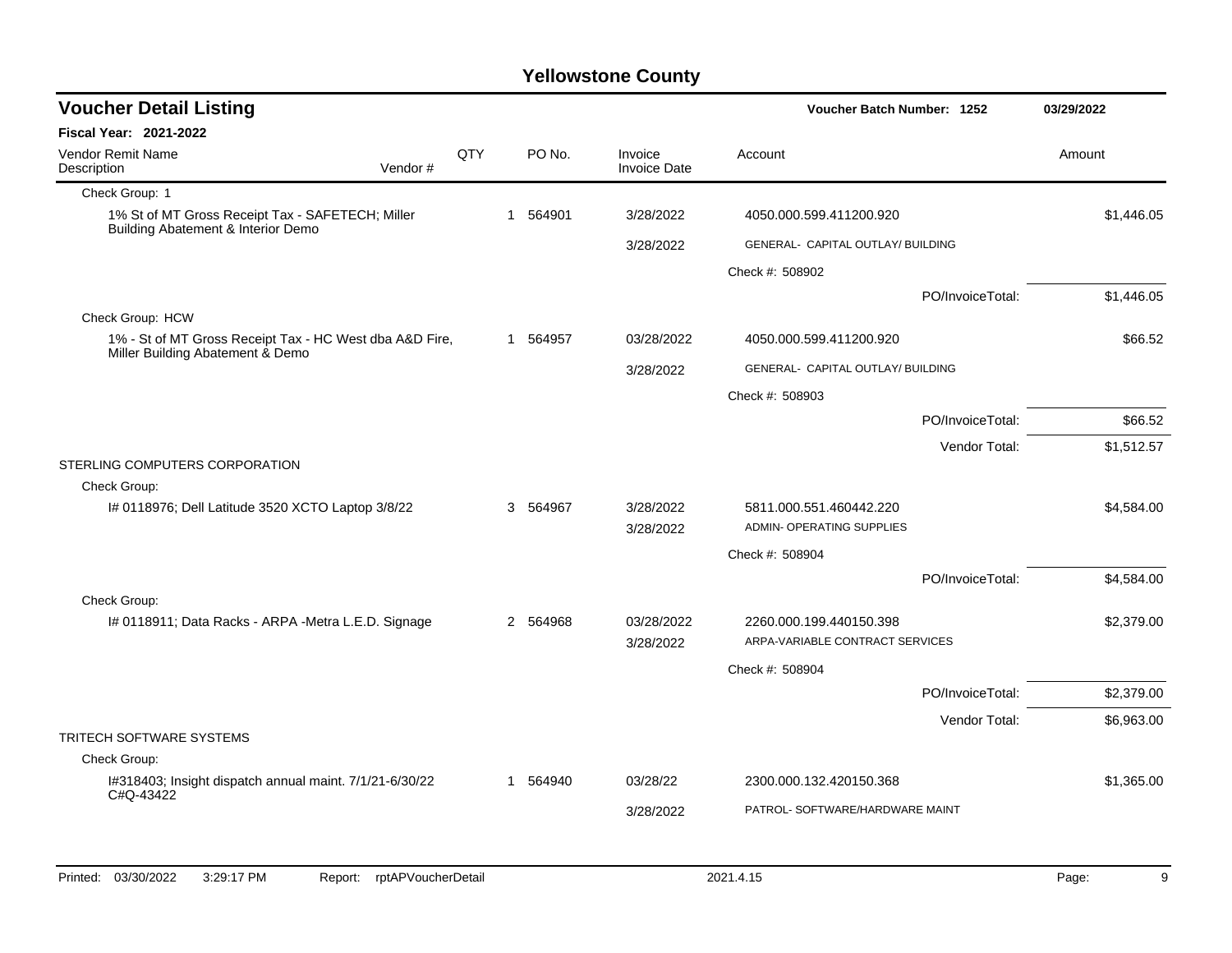| <b>Voucher Detail Listing</b>                                        |                    |     |             |          |                                | Voucher Batch Number: 1252                                 |                  | 03/29/2022  |
|----------------------------------------------------------------------|--------------------|-----|-------------|----------|--------------------------------|------------------------------------------------------------|------------------|-------------|
| Fiscal Year: 2021-2022                                               |                    |     |             |          |                                |                                                            |                  |             |
| Vendor Remit Name<br>Description                                     | Vendor#            | QTY |             | PO No.   | Invoice<br><b>Invoice Date</b> | Account                                                    |                  | Amount      |
| I#318403; Insight dispatch annual maint. 7/1/21-6/30/22<br>C#Q-43422 |                    |     |             | 1 564940 | 03/28/22                       | 2300.000.132.420150.368                                    |                  | \$3,307.50  |
|                                                                      |                    |     |             |          | 3/28/2022                      | PATROL- SOFTWARE/HARDWARE MAINT                            |                  |             |
| I#318403; Playback annual maint. 7/1/21-6/30/22                      |                    |     | 1           | 564940   | 03/28/22                       | 2300.000.132.420150.368                                    |                  | \$2,149.88  |
| C#Q-43422                                                            |                    |     |             |          | 3/28/2022                      | PATROL- SOFTWARE/HARDWARE MAINT                            |                  |             |
|                                                                      |                    |     |             |          |                                | Check #: 508905                                            |                  |             |
|                                                                      |                    |     |             |          |                                |                                                            | PO/InvoiceTotal: | \$6,822.38  |
|                                                                      |                    |     |             |          |                                |                                                            | Vendor Total:    | \$6,822.38  |
| <b>UPS</b>                                                           | 046530             |     |             |          |                                |                                                            |                  |             |
| Check Group:<br>I#19526Y122 POSTAGE 3/4/22                           |                    |     |             | 1 564949 | 03/28/22                       | 1000.000.199.411800.311<br>MISC-POSTAGE                    |                  | \$18.39     |
|                                                                      |                    |     |             |          | 3/28/2022                      | Check #: 508906                                            |                  |             |
|                                                                      |                    |     |             |          |                                |                                                            | PO/InvoiceTotal: | \$18.39     |
|                                                                      |                    |     |             |          |                                |                                                            | Vendor Total:    | \$18.39     |
| <b>US POST OFFICE</b>                                                | 034503             |     |             |          |                                |                                                            |                  |             |
| Check Group:                                                         |                    |     |             |          |                                |                                                            |                  |             |
| BRM ANNUAL MAINTENANCE 3/20/22                                       |                    |     | $\mathbf 1$ | 564950   | 03/28/22<br>3/28/2022          | 1000.000.199.411800.311<br>MISC-POSTAGE                    |                  | \$800.00    |
|                                                                      |                    |     |             |          |                                | Check #: 508907                                            |                  |             |
|                                                                      |                    |     |             |          |                                |                                                            | PO/InvoiceTotal: | \$800.00    |
|                                                                      |                    |     |             |          |                                |                                                            | Vendor Total:    | \$800.00    |
| <b>VERITIV OPERATING COMPANY</b><br>Check Group:                     |                    |     |             |          |                                |                                                            |                  |             |
| #645-71472325 100 BOXES OF PAPER                                     |                    |     | 100         | 564953   | 03/28/2022<br>3/28/2022        | 1000.000.000.015160.000<br><b>GENERAL INVENTORY STORES</b> |                  | \$4,810.00  |
|                                                                      |                    |     |             |          |                                | Check #: 508908                                            |                  |             |
|                                                                      |                    |     |             |          |                                |                                                            | PO/InvoiceTotal: | \$4,810.00  |
|                                                                      |                    |     |             |          |                                |                                                            | Vendor Total:    | \$4,810.00  |
| <b>WARNE CHEMICAL</b>                                                | 039405             |     |             |          |                                |                                                            |                  |             |
| Printed: 03/30/2022<br>3:29:17 PM<br>Report:                         | rptAPVoucherDetail |     |             |          |                                | 2021.4.15                                                  |                  | Page:<br>10 |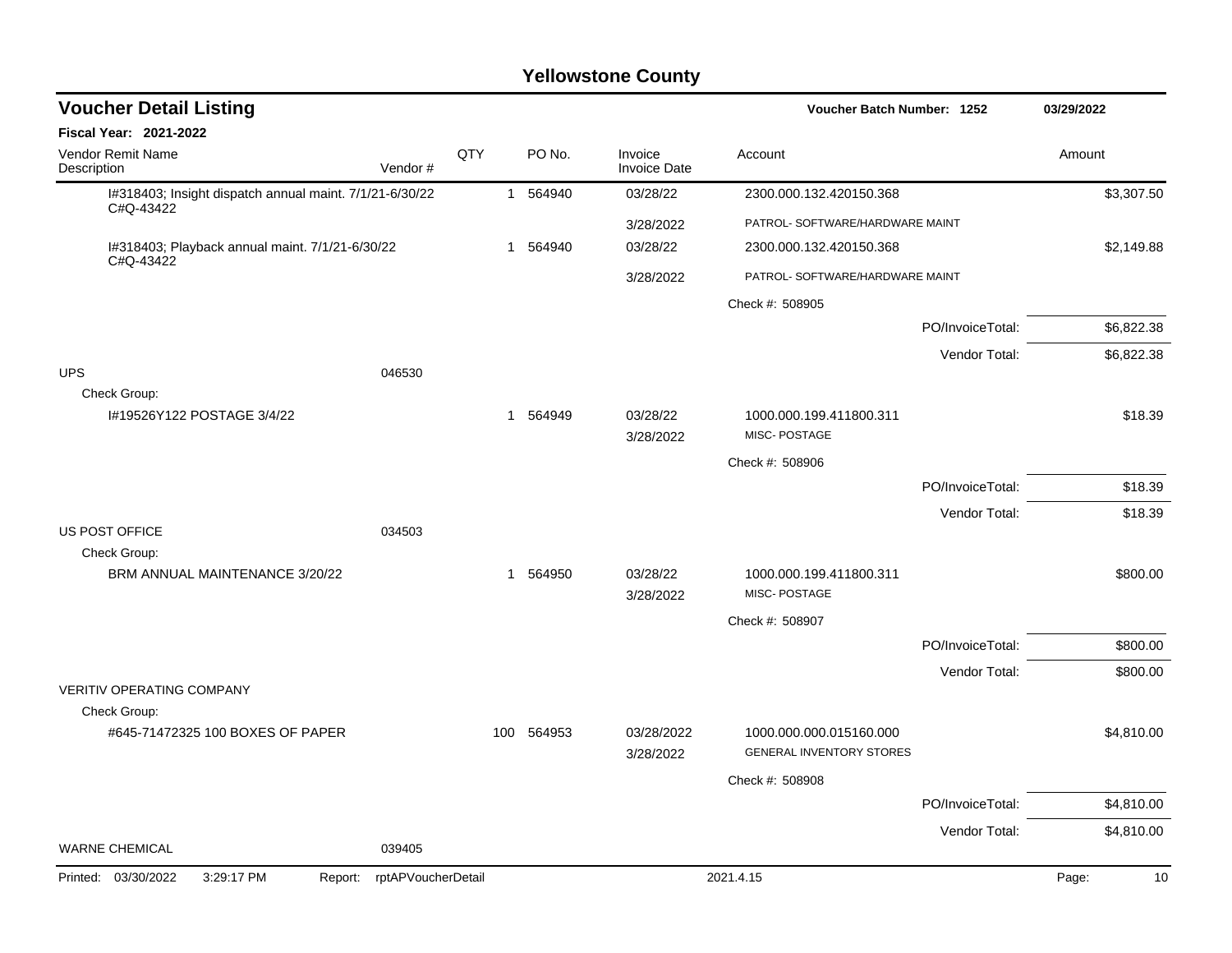| <b>Voucher Detail Listing</b>                                                      |                    |     |   |          |                                | Voucher Batch Number: 1252                                   |                  | 03/29/2022  |  |
|------------------------------------------------------------------------------------|--------------------|-----|---|----------|--------------------------------|--------------------------------------------------------------|------------------|-------------|--|
| <b>Fiscal Year: 2021-2022</b>                                                      |                    |     |   |          |                                |                                                              |                  |             |  |
| <b>Vendor Remit Name</b><br>Description                                            | Vendor#            | QTY |   | PO No.   | Invoice<br><b>Invoice Date</b> | Account                                                      |                  | Amount      |  |
| Check Group:                                                                       |                    |     |   |          |                                |                                                              |                  |             |  |
| I#411130/upgrade kits for backpack sprayers 3/22/22                                |                    |     |   | 1 564970 | 03/28/2022<br>3/28/2022        | 2140.000.403.431100.230<br>WEED- REPAIR & MAINT SUPPLIES     |                  | \$30.63     |  |
|                                                                                    |                    |     |   |          |                                | Check #: 508909                                              |                  |             |  |
|                                                                                    |                    |     |   |          |                                |                                                              | PO/InvoiceTotal: | \$30.63     |  |
|                                                                                    |                    |     |   |          |                                |                                                              | Vendor Total:    | \$30.63     |  |
| <b>WESTAFF HR CONSULTING</b>                                                       |                    |     |   |          |                                |                                                              |                  |             |  |
| Check Group:                                                                       |                    |     |   |          |                                |                                                              |                  |             |  |
| I#15732 A. Tolzien Westaff On-Line Mgmt (1) Class<br>3/23/22 3/21/22               |                    |     |   | 1 564878 | 03/24/2022                     | 2301.000.122.411100.380                                      |                  | \$40.50     |  |
|                                                                                    |                    |     |   |          | 3/24/2022                      | ATTORNEY-TRAINING                                            |                  |             |  |
| I#15725 L. Forseth Westaff On-Line Mgmt (3) Classes<br>3/22/22, OCT & DEC, 3/21/22 |                    |     |   | 1 564878 | 03/24/2022                     | 2301.000.122.411100.380                                      |                  | \$121.50    |  |
|                                                                                    |                    |     |   |          | 3/24/2022                      | ATTORNEY- TRAINING                                           |                  |             |  |
|                                                                                    |                    |     |   |          |                                | Check #: 508910                                              |                  |             |  |
|                                                                                    |                    |     |   |          |                                |                                                              | PO/InvoiceTotal: | \$162.00    |  |
|                                                                                    |                    |     |   |          |                                |                                                              | Vendor Total:    | \$162.00    |  |
| <b>WESTERN WATER CONSULTANTS</b>                                                   |                    |     |   |          |                                |                                                              |                  |             |  |
| Check Group:                                                                       |                    |     |   |          |                                |                                                              |                  |             |  |
| I#215550002; Engineering Services Feb 2022; MetraPark<br>Infrastructure            |                    |     |   | 1 564932 | 03/25/2022                     | 2260.000.199.440150.398                                      |                  | \$31,186.69 |  |
|                                                                                    |                    |     |   |          | 3/25/2022                      | ARPA-VARIABLE CONTRACT SERVICES                              |                  |             |  |
|                                                                                    |                    |     |   |          |                                | Check #: 508911                                              |                  |             |  |
|                                                                                    |                    |     |   |          |                                |                                                              | PO/InvoiceTotal: | \$31,186.69 |  |
|                                                                                    |                    |     |   |          |                                |                                                              | Vendor Total:    | \$31,186.69 |  |
| YELLOWSTONE COUNTY NEWS                                                            | 006690             |     |   |          |                                |                                                              |                  |             |  |
| Check Group:                                                                       |                    |     |   |          |                                |                                                              |                  |             |  |
| 1#116414 INV TO BID BRIDGE DECK 3/18/22                                            |                    |     | 1 | 564969   | 03/28/2022<br>3/28/2022        | 2130.000.402.430244.220<br><b>BRIDGE- OPERATING SUPPLIES</b> |                  | \$50.00     |  |
|                                                                                    |                    |     |   |          |                                | Check #: 508912                                              |                  |             |  |
|                                                                                    |                    |     |   |          |                                |                                                              | PO/InvoiceTotal: | \$50.00     |  |
|                                                                                    |                    |     |   |          |                                |                                                              |                  |             |  |
| Printed: 03/30/2022<br>3:29:17 PM<br>Report:                                       | rptAPVoucherDetail |     |   |          |                                | 2021.4.15                                                    |                  | Page:<br>11 |  |